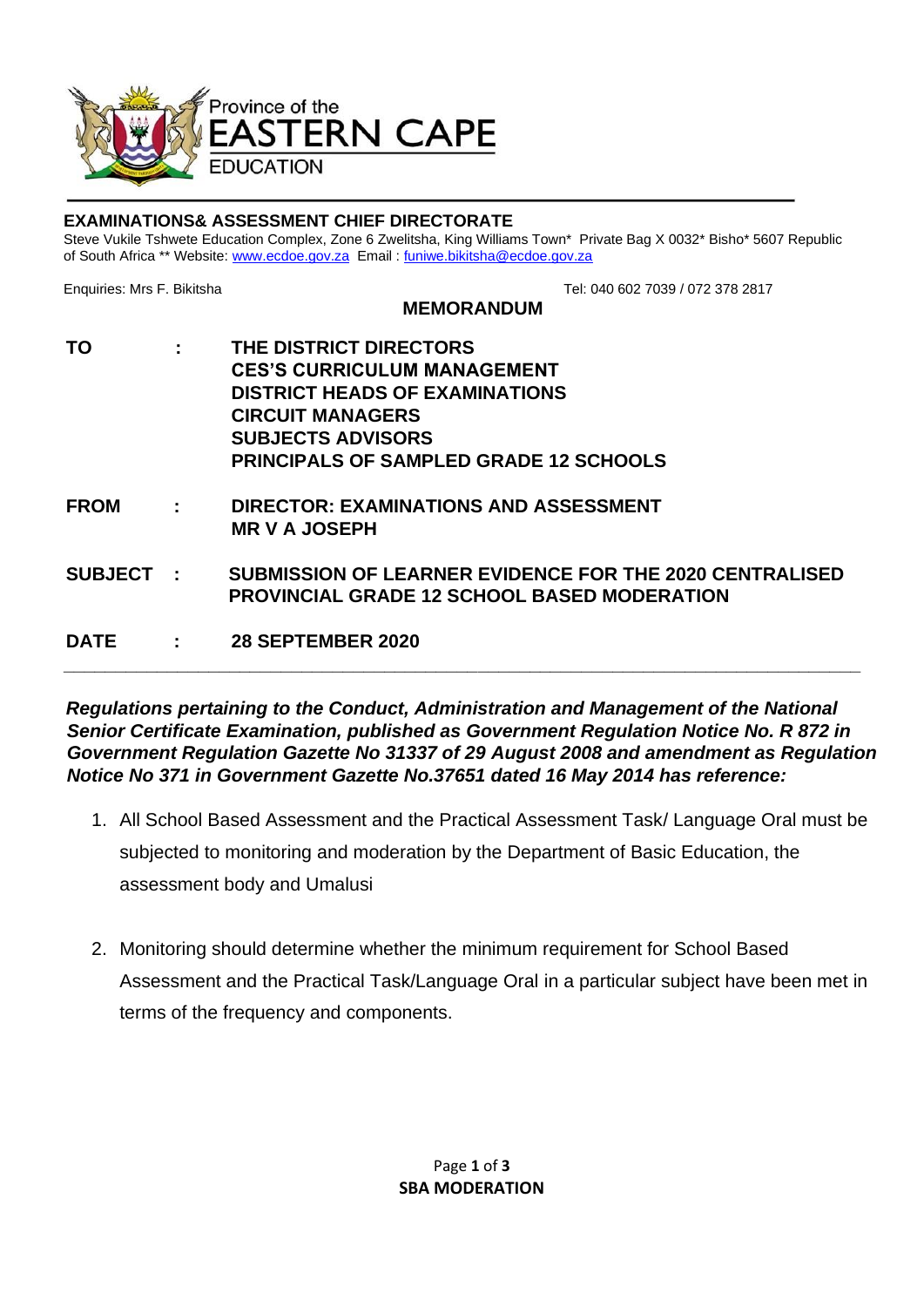- 3. Moderation should ensure that the quality and standards of the School Based Assessment and the Practical Assessment / Language Oral, as contemplated in the policy document, National Protocol for Assessment Grade R -12 have been met.
- 4. Examinations and Assessment Chief Directorate will hold the Grade12 Centralized Provincial School Based Assessment (SBA) moderation in Mthatha and Life Orientation in Zwelitsha from 22 to 26 October 2020.
- 5. These moderations will be done in these subjects: Accounting, Agricultural Sciences, Business Studies, Economics, Geography, History, Life Sciences, Mathematical Literacy, Mathematics, Physical Sciences and Life Orientation.
- 6. Lists of sampled district schools and subjects to be moderated is attached as **Annexure A and Annexure B for Life Orientation**
- 7. **A sample of three (3) learner files** from each selected school in each subject must be submitted for moderation. These files will be from one high performing learner, one medium performing and one poor performing learners.
- **8.** Teacher's file for each selected subject in each school must accompany the learners' files. **If there are two teachers teaching the same subject in the Grade, two teacher files must be submitted.**
- 9. Schools that have not complied must not be replaced with any school/s in the district.

.

- **10.Districts must submit Learner evidence for Life Orientation on 21 October 2020 at 10:00 Examinations and Assessment Offices in Zwelitsha, King Williams Town.**
- **11.Evidence of work of all other subjects as listed in under 5, must be submitted at Trinset on the 22 October 2020 at 09:00.**